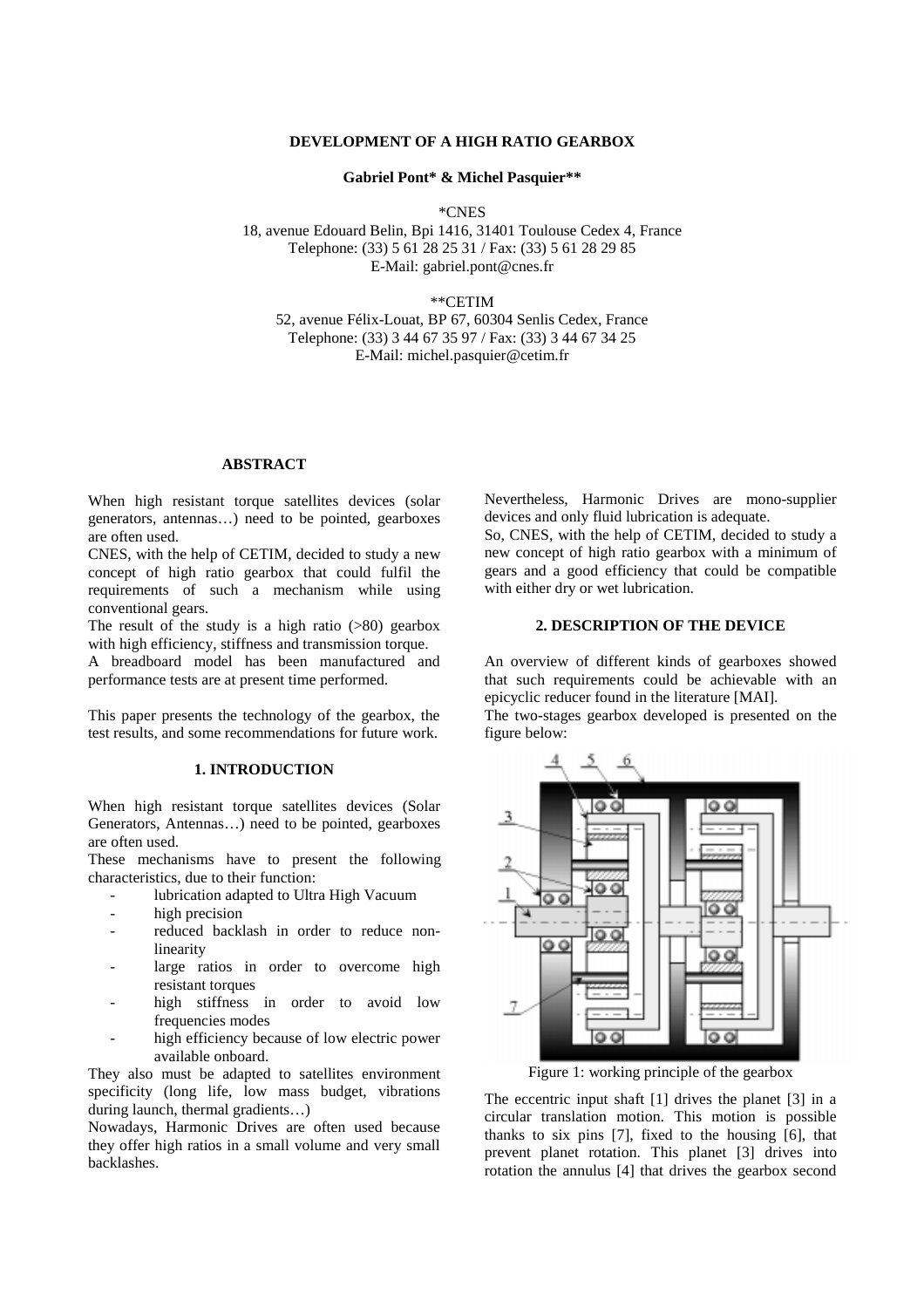stage. The working principle of the second stage is the same to the first one.

This configuration, unlike more classical configurations (type 4 differential planetary gearboxes for example), allows high reduction ratios with acceptable efficiency.

# **3. THEORETICAL RESULTS**

One may find a more precise theoretical description of the gearbox behaviour and an explanation of the choice of the technology in [PAS].

Nevertheless we can here summarise the theory of the gearbox.

#### **3.1. Gearbox ratio**

For each stage, the ratio  $\mu_i$  can be written as the ratio of the speed of the input shaft [1] to the speed of the wheel [4].

$$
\mu_i = \frac{\omega_{46}}{\omega_{16}} \qquad \qquad \text{Eq. 1}
$$

Because of the circular translation movement of the gear [3], one can write:

$$
\frac{\omega_{46}}{\omega_{16}} = \frac{\delta}{R_4} = 1 - \frac{z_{\text{ gear}}}{z_{\text{wheel}}}
$$
 Eq. 2

 $\delta$  is the eccentricity, R<sub>4</sub> the radius of wheel [4],  $z_{\text{gear}}$  and zwheel the numbers of teeth of gear [3] and wheel [4]. If we assume that each stage has the same characteristics, the total ratio of the gearbox is:

$$
\mu = \mu_i^2 = \left(1 - \frac{z_{\text{gear}}}{z_{\text{wheel}}}\right)^2
$$
 Eq. 3

In order to obtain a ratio value of 80, Eq. 3 led to the number of teeth ratio between the gear and the wheel.

With the chosen gears, the value of the ratio obtained is 84.82.

#### **3.2. Maximum torque**

The flexure resistance capacity of the teeth is the limitant factor to the output torque of the gearbox. With the chosen teeth and by applying ISO method, one can define the maximum output torque using the formula :

$$
C_{\text{max}} = r_p * 2.5 * \frac{0.8 * \text{Re} * b * m_n}{\prod Y_i}
$$
 Eq. 4

 $r_p$  is the pitch radius of the gear, Re is the yield strength of the steel, b the facewidth of the teeth,  $m_n$  the module and  $Y_i$  are geometric factors given in [Hen] and according ISO method.

The value of the predicted maximum output torque is 60 N.m

#### **3.3. Efficiency**

The efficiency of one stage can be written as the ratio of the power of the output shaft  $P_4$  to the power of the input shaft  $P_1$  as follow [PAS]:

$$
\eta_1 = \frac{P_4}{P_1} = \frac{k_{b1} - 1}{k_{b1} - \eta_g^2}
$$
 Eq. 5

Where  $\eta_g$  is the local efficiency of the gears.and  $k_{bl}$  is the basic ratio defined as follow :

$$
k_{b1} = \frac{\omega_{30} - \omega_{10}}{\omega_{40} - \omega_{10}}
$$
 Eq. 6

 $\omega_{40}$  and  $\omega_{30}$  are the speeds of the wheel and the gear,  $\omega_{10}$ is the speed of the input shaft.

If we assume that the two stages of the gearbox are identic, that the ratio is 80 and that the basic efficiencies of the gears are about 98%, one can predict the effective efficiency of the gearbox.

The predicted efficiency is about 72%.

## **3.4. Backlash**

The backlash b of one stage is mainly due to) tooth thickness deviation and to deviation of the center distance, i.e of the eccentricity of the input shaft. It can be written as:

$$
b = e_1 + e_2 + 2 * \Delta_a * sin(\alpha)
$$
 Eq. 7

Where  $e_1$  and  $e_2$  are the tooth thickness deviation of the gear and the wheel teeth,  $\Delta$ <sub>a</sub> is the deviation of the eccentric (center distance) and  $\alpha$  is the pressure angle of the gears.

This equation imposes us to choose the maximal dispersions on the (tooth) thickness of each gear and on the eccentricity of the input shaft.

The value of the maximum predicted backlash is 0.029° (0.5 mrad).

#### **3.5. Angular stiffness**

Each component of the gearbox, excepted the housing, takes part in the global stiffness between the input shaft and the output shaft.

Looking at the first stage of the gearbox (fig. 1), one can see that the input shaft [1], the gearing between the gear [3] and the wheel [4] and the output shaft of the first stage are serial participants to the thickness.

But pins [7] are parallel participants to the thickness.

So, one can write the angular stiffness of one stage of the gearbox as follow :

$$
K = K_p + \frac{1}{\sum_{i} \frac{1}{K_{si}}} \qquad \qquad Eq. 8
$$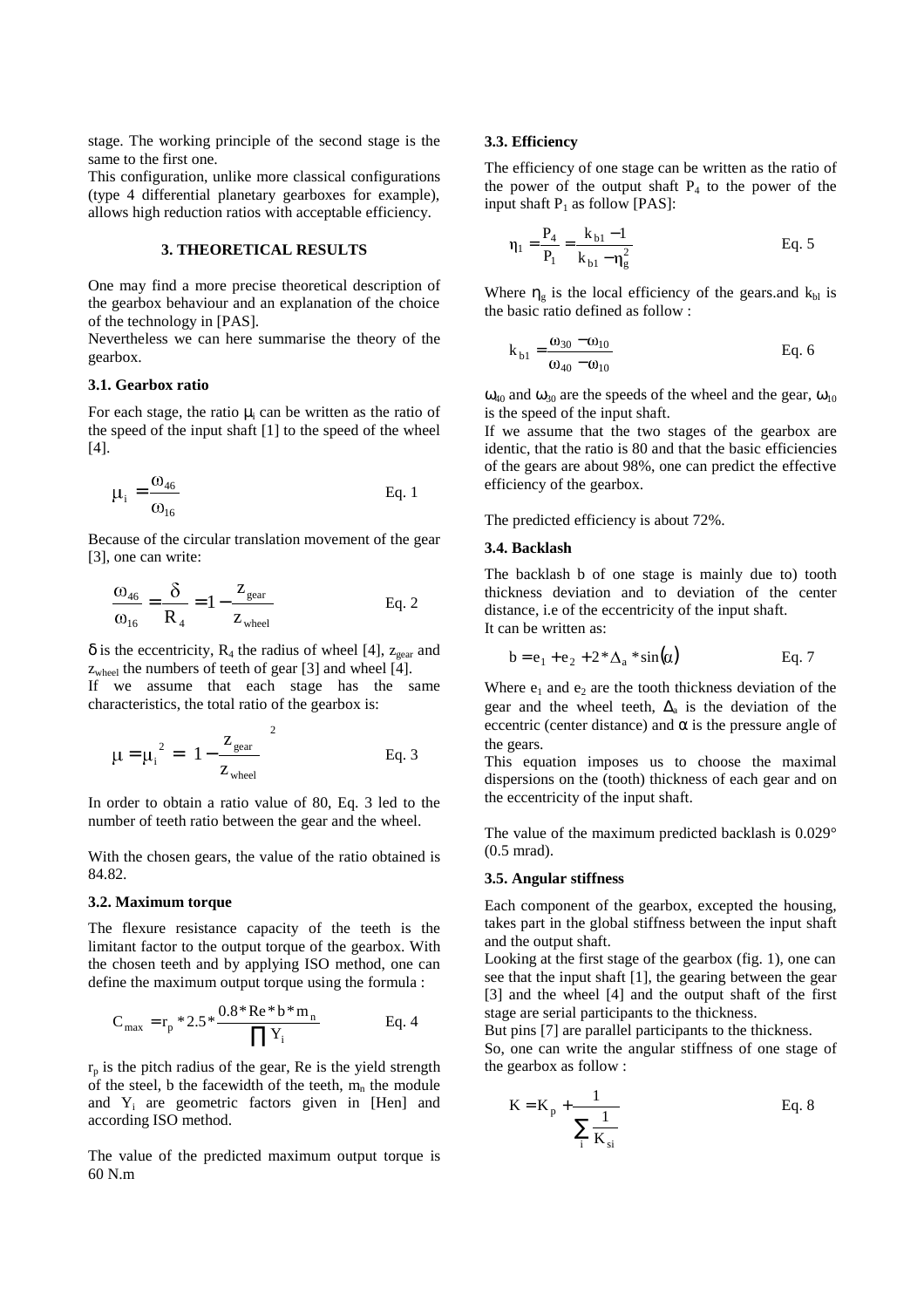Where  $K_p$  is the parallel stiffness due to the pins and  $K_{si}$ are the stiffnesses of the gearings and the shafts.

The predicted angular stiffness is 27 kN.m/rad.

## **3.6. Backdriveability**

Using the same theory than in §3.2., the predicted efficiency of the gearbox used as a gear increaser ( or multiplier) is about 55%.

This is quite a good result for a gearbox with such a ratio.

#### **3.7. Gears behaviour**

Due to the gears chosen, two important characteristics of the gears behaviour can be deducted.

- i) First, the specific sliding is less than 0.02 for each stage of the gearbox. This means that wear will be very low, even for a long life application, and that the gearbox may be dry lubricated.
- ii) Second, the contact ratio is more than 1,65 for each stage of the gearbox, leading to a very good sharing of load between teeth.

# **4. DESCRIPTION OF THE COMPONENTS**

#### **4.1. Gears**

Gears [3] and [4] (see figure 1) are high precision spur gears machined in a stainless steel.

They have been calculated according to ISO method (see [HEN]) in order to overcome two principal kinds of failure: failure due to bending stress at the tooth root (static and fatigue) and failure due to contact stress).

In order to get minimum backlash without backlash reduction device and good transmission accuracy, very high quality gears have been machined

## **4.2. Pins**

Pins are stainless steel devices.

# **4.3. Ball Bearings**

Bearings [2] and [5] are high precision angular contact bearings in back-to-back configuration. But, in order to improve gearbox precision, outer race of bearing [5] has been directly machined in the housing [6].

Bearings and their solid preloads have also been chosen in order to support classical qualification vibration levels.

# **4.4. Lubrication**

Lubrication is assumed by MAPLUB SH051-A grease, developed by MAP under a CNES research contract. This grease is mainly composed of PENNZANE oil, PTFE and  $M_0S_2$ .

It lubricates the bearings, the gears and the pins.

Seals protect the gearbox against particle contamination and prevent grease from leaving the housing.

## **5. RESULTS OBTAINED**

A picture of the gearbox manufactured in 1999 is presented below.



Figure 2: Breadboard model of the gearbox

Its ratio has been measured, using encoders on the input and the output shafts, near 85 (84,898).

The total lengh of the gearbox is 102 mm and its diameter is 74 mm. But, as this model only is a demonstrator, no optimisation was made in order to reduce its mass or its dimensions.

# **5.1. Transmission accuracy**

It has been measured using encoders on the input and the output shafts, with no loading.

The results are presented on the figure 3.

The values obtained for the single flank deviation are summarised in table 1.

| Direction  | F'i             | <b>I</b> max    | <b>I</b> mov    |
|------------|-----------------|-----------------|-----------------|
| CW         | $0.072^{\circ}$ | $0.044^{\circ}$ | $0.028^\circ$   |
| <b>CCW</b> | $0.067^\circ$   | $0.045^{\circ}$ | $0.025^{\circ}$ |

## Table 1: accuracy errors

F'i is the tooth composite variation,  $f_{\text{max}}$  and  $f_{\text{max}}$  are the maximum and mean tooth-to-tooth composite variations.

This is a very good result for a gearbox.